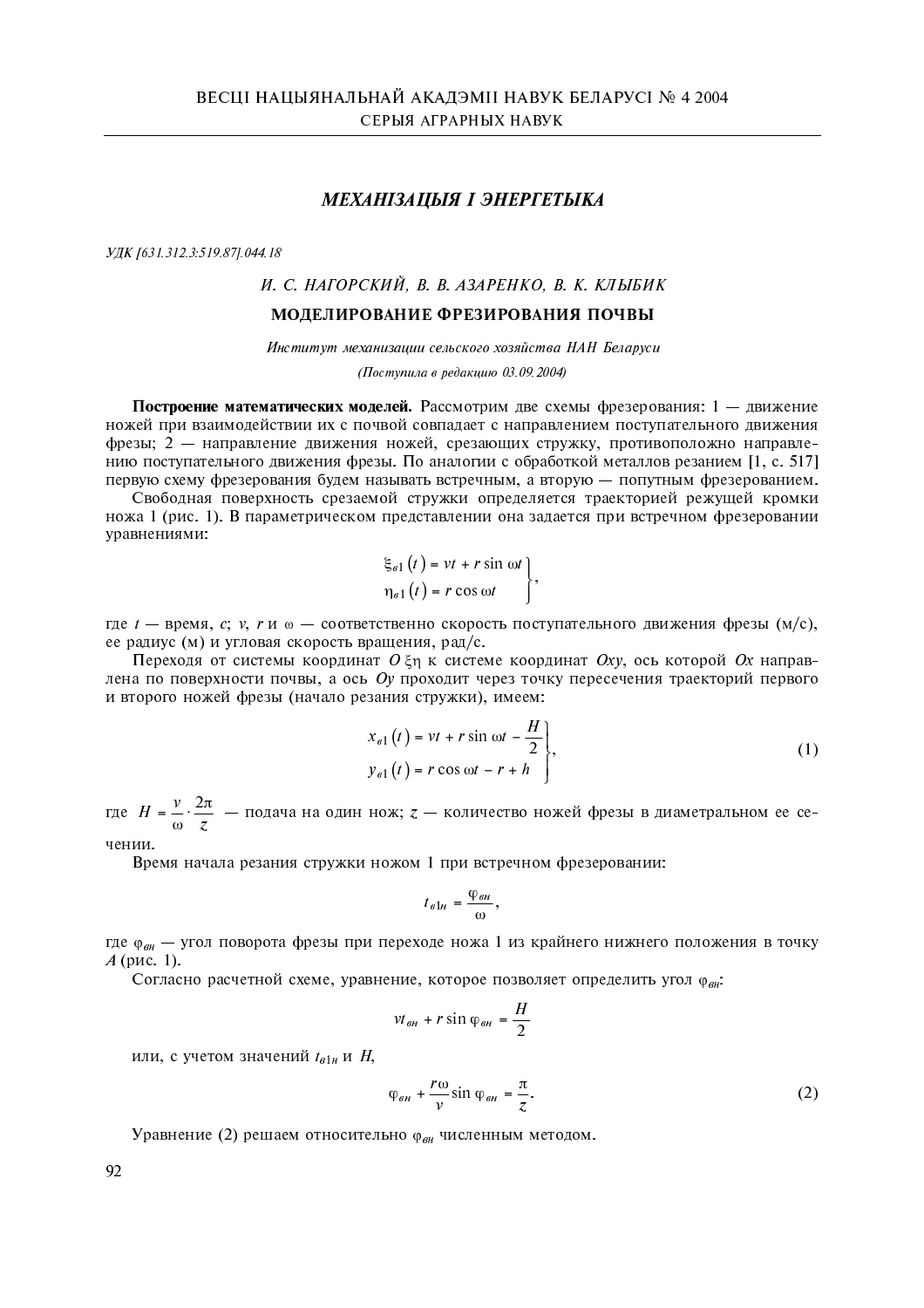

Рис. 1. Расчетная схема к определению формы и размеров стружки при встречном фрезеровании: 1 и 2 - соответственно первый и второй нож



Рис. 2. Расчетная схема к определению формы и размеров стружки при попутном фрезеровании: 1 и 2 соответственно первый и второй нож

Время окончания резания стружки ножом 1 определяем из уравнения: 

$$
y_{\theta 1}(t_{\theta 1\kappa}) = r \cos \omega t_{\theta 1\kappa} - r + h = 0,
$$

откуда

$$
t_{\theta 1\kappa} = \frac{1}{\omega} \arccos \frac{r - h}{r}
$$

Уравнение образующей свободной поверхности стружки представим в неявном виде, исключив из системы уравнений (1) параметр  $t$ .

$$
F(x_{\epsilon 1}, y_{\epsilon 1}) = x_{\epsilon 1} - \frac{v}{\omega} \arccos \frac{y_{\epsilon 1} + r - h}{r} - \sqrt{(h - y_{\epsilon 1})(2r - h + y_{\epsilon 1})} + \frac{H}{2} = 0.
$$
 (3)

Траектория ножа 2 аналогично определяется уравнениями:

$$
x_{\theta 2}(t) = vt + r \sin \omega t + \frac{H}{2}
$$
  

$$
y_{\theta 2}(t) = r \cos \omega t - r + h
$$

Время начала и окончания резания стружки ножом 2:

$$
t_{\theta 2H} = -t_{\theta 1H}
$$
  $H$   $t_{\theta 2K} = t_{\theta 1K}$ .

Уравнение траектории ножа 2 в неявном виде:

$$
F(x_{62}, y_{62}) = \begin{cases} x_{62} + \frac{v}{\omega} \arccos \frac{y_{62} + r - h}{r} + \sqrt{(h - y_{62})(2r - h + y_{62})} - \frac{H}{2} = 0, \\ 0 \le x_{62} \le \frac{H}{2}; \\ x_{62} - \frac{v}{\omega} \arccos \frac{y_{62} + r - h}{r} - \sqrt{(h - y_{62})(2r - h + y_{62})} - \frac{H}{2} = 0, \\ \frac{H}{2} \le x_{62} \le \frac{v}{\omega} \arccos \frac{r - h}{r} + \sqrt{(h - y_{62})(2r - h + y_{62})} + \frac{H}{2}. \end{cases}
$$
(4)

Аналогично получены уравнения движения ножей фрезы при попутном фрезеровании (рис. 2):

$$
x_{n1}(t) = \frac{v}{\omega}(\omega t - \varphi_{nn}) - r \sin(\omega t - \varphi_{nn}) - \frac{H}{2},
$$
  
\n
$$
y_{n1}(t) = r \cos(\omega t - \varphi_{nn}) - r + h
$$

93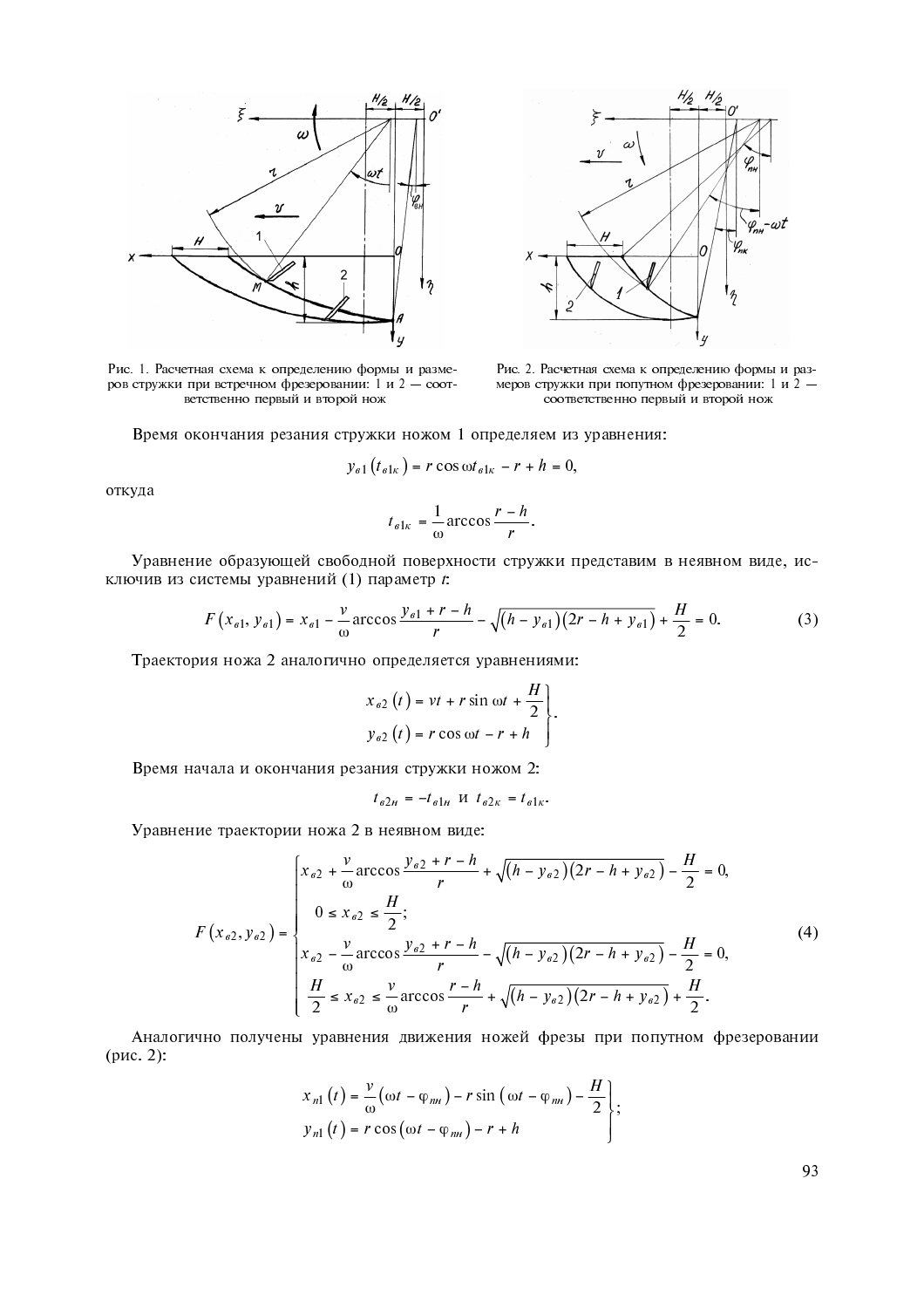$$
x_{n2}(t) = \frac{v}{\omega}(\omega t - \varphi_{nn}) - r \sin(\omega t - \varphi_{nn}) + \frac{H}{2},
$$
  
\n
$$
y_{n2}(t) = r \cos(\omega t - \varphi_{nn}) - r + h,
$$

где  $\varphi_{n}$  = arccos  $\frac{r-h}{r}$  $\varphi_{n\mu}$  = arccos  $\frac{r - h}{r}$  — угол отклонения от вертикали радиуса r, проведенного к режущей кромке ножа 1, в начале резания стружки (см. рис. 2).

Время начала резания стружки  $t_{n1u} = t_{n2u} = 0$ ; время окончания резания стружки ножами 1 и 2 соответственно:

$$
t_{n1\kappa} = \frac{\varphi_{n\kappa} - \varphi_{n\kappa}}{\omega} \ \mathbf{u} \ t_{n2\kappa} = \frac{\varphi_{n\kappa} + \varphi_{n\kappa}}{\omega},
$$

где  $\varphi_{nk}$  — угол, на который радиус r, проведенный к кромке ножа 1, отклоняется от вертикали в конце резания стружки, определяем, решая численным методом уравнение:

$$
\frac{r\omega}{v}\sin\varphi_{n\kappa}=\varphi_{n\kappa}+\frac{\pi}{z}.
$$

Уравнение образующей свободной поверхности стружки (траектория ножа 1 в неявном виде) при попутном фрезеровании:

$$
F(x_{n1}, y_{n1}) = x_{n1} + \frac{v}{\omega} \cdot \arccos \frac{y_{n1} + r - h}{r} - \sqrt{(h - y_{n1})(2r - h + y_{n1})} + \frac{H}{2} = 0. \tag{5}
$$

Траектория ножа 2 в неявном виде:

$$
F(x_{n2}, y_{n2}) = \begin{cases} x_{n2} - \frac{v}{\omega} \arccos \frac{y_{n2} + r - h}{r} + \sqrt{(h - y_{n2})(2r - h + y_{n2})} - \frac{H}{2} = 0, \\ 0 \le x_{n2} \le \frac{H}{2}; \\ x_{n2} + \frac{v}{\omega} \arccos \frac{y_{n2} + r - h}{r} - \sqrt{(h - y_{n2})(2r - h + y_{n2})} - \frac{H}{2} = 0, \\ \frac{H}{2} \le x_{n2} \le r \sin \varphi_{nn} - \frac{v}{\omega} \varphi_{nn} + \frac{H}{2}. \end{cases}
$$
(6)

Методика и результаты исследования энергоемкости фрезерования. В качестве целевой функции принимаем энергоемкость фрезерования почвы:

$$
q_{\vartheta} = q_{\vartheta} (r, v, h, \omega) = \min,
$$

которую можно представить как отношение работы, затраченной на срезание стружек почвы, к их объему, т. е.:

$$
q_{\scriptscriptstyle{3}} = \frac{P_B BL}{SB} = P_B \frac{L}{S},
$$

где  $P_B$  — сопротивление резанию на единицу ширины захвата  $B$ ;  $L$  и  $S$  — суммарные соответственно длина пути резания стружек и площадь сечения их продольно-вертикальной плоскостью.

Полагая в первом приближении  $P_B$  = const, энергоемкость фрезерования косвенно оцениваем показателем, пропорциональным энергоемкости отрезания одной стружки:

$$
q_{\scriptscriptstyle{3c}} = \frac{L_c}{S_c}.\tag{7}
$$

При встречном фрезеровании длина пути резания стружки:

$$
L_{c,e} = \int\limits_{t_{\theta 2n}}^{t_{\theta 2k}} \sqrt{\dot{x}_{\theta 2}^2(t) + \dot{y}_{\theta 2}^2(t)} dt = \int\limits_{t_{\theta 2n}}^{t_{\theta 2k}} \sqrt{a + b \cos \omega t} dt,
$$

где  $a = v^2 + r^2 \omega^2$ ;  $b = 2rv \omega$ .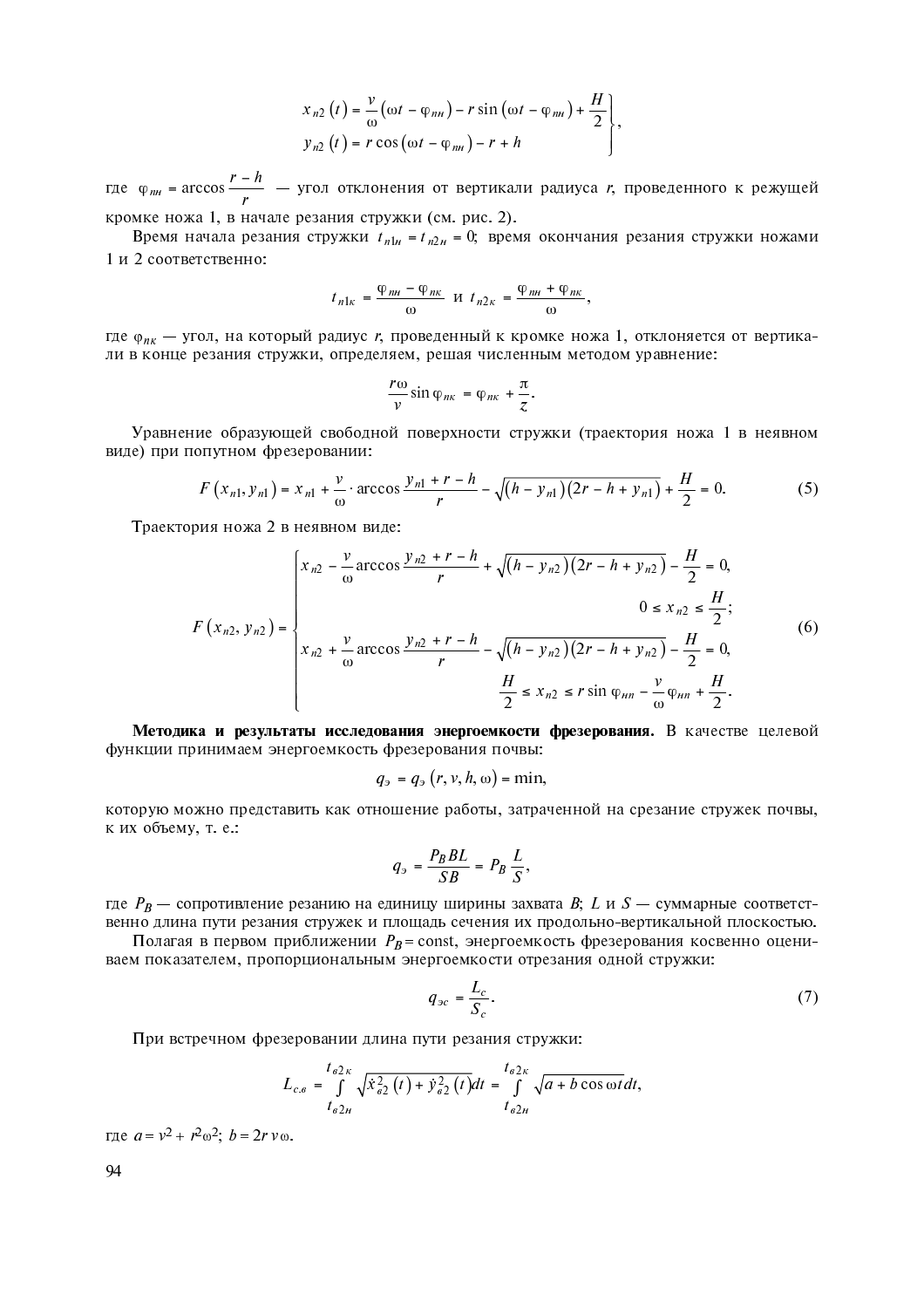При попутном фрезеровании:

$$
L_{c.n} = \int_{0}^{t_{n2\kappa}} \sqrt{a - b \cos(\varphi_{nn} - \omega t)} dt
$$

Площадь продольного сечения стружки при встречном и попутном фрезеровании соответственно:

$$
S_{\theta} = 2r\left(\frac{v}{\omega} - r + h\right)\sin\varphi_{\theta H} + r^2\left(\varphi_{\theta H} + \frac{\sin 2\varphi_{\theta H}}{2}\right) - 2\frac{v}{\omega}\left(r - h\right)\varphi_{\theta H}
$$

 $\overline{M}$ 

$$
S_n = -2r\left(\frac{v}{\omega} + r - h\right)\sin\varphi_{nk} + r^2\left(\varphi_{nk} + \frac{\sin 2\varphi_{nk}}{2}\right) + 2\frac{v}{\omega}\left(r - h\right)\varphi_{nk}
$$

Для определения площади продольного сечения стружки при попутном или встречном фрезеровании можно использовать приближенную формулу:

$$
S_c \approx Hh,\tag{8}
$$

Расчет по формуле (8) дает значения, несколько превышающие  $S_6$  и  $S_n$ . Относительные погрешности  $(\delta, \%)$  расчетов по формуле  $(8)$ :

$$
\delta_{S_g} = \frac{S_c - S_g}{S_g} \cdot 100 \quad \text{if} \quad \delta_{S_n} = \frac{S_c - S_n}{S_n} \cdot 100.
$$

Для локальной области факторного пространства, в которой находятся минимальные значения показателя энергоемкости  $q_{ac}$ , например, когда  $h = 0.08$  м,  $r = 0.25$  м,  $v = 2.0$  м/с, ω = 40 рад/с и  $z = 12$ , имеем:  $\delta_{S_g} = 0.1\%$  и  $\delta_{S_n} = 0.2\%.$ 

Зависимость показателя  $q_{3c}$  от влияющих на него факторов  $x_i$ , если нет аналитического выражения этой зависимости, можно представить уравнениями регрессии различного вида, например, в виде степенного многочлена:

$$
y = q_{3c} = f(x_i), x_i = 1, 2, ..., k,
$$

или в матричной форме:

 $y = zb + e$ 

где  $y = ||y_i||$  — вектор наблюдений  $(i = 1, 2, ..., n);$  *n* — число вариантов опыта;  $z = ||z_{i,j}||$  матрица z-переменных размером  $n \times p$ ;  $z_{i,j} = f(x_{i,j})$  — определенные функции факторов  $x_j$ , например,  $x_i^2$ ,  $x_i x_j$  и т. д.;  $p$  — общее число коэффициентов уравнения регрессии;  $b$  — вектор оценок коэффициентов регрессии; е - вектор остатков (неувязок между наблюдаемыми и расчетными значениями переменной у).

В нашем случае  $x_1 = r$ ;  $x_2 = v$ ;  $x_3 = h$ ;  $x_4 = \omega$ . Количество ножей  $z$  в число факторов не включаем, поскольку его влияние на показатель  $q_{ac}$  аналогично влиянию фактора  $\omega$ .

Показатель энергоемкости резания стружки  $q_{3c}$  вычисляем по формуле (7), варьируя на трех уровнях влияющие на него факторы:  $h = 0.02$  м, 0.05 и 0.08 м;  $r = 0.15$  м, 0.20 и 0.25 м;  $v = 0.8$  м/с, 1.4 и 2.0 м/с;  $\omega = 30$  рад/с, 40 и 50 рад/с. При различном их сочетании проведен 81 опыт.

Коэффициенты регрессии определяем шаговым регрессионным методом [2, С. 180-182, 188—2031, развитым применительно к сельскохозяйственным объектам [3], последовательно включая в уравнение регрессии переменные, наиболее сильно коррелированные с откликом. При этом на каждом шаге исследуем ранее включенные в модель переменные и исключаем из нее те, которые стали незначимыми после включения в уравнение регрессии очередной новой переменной.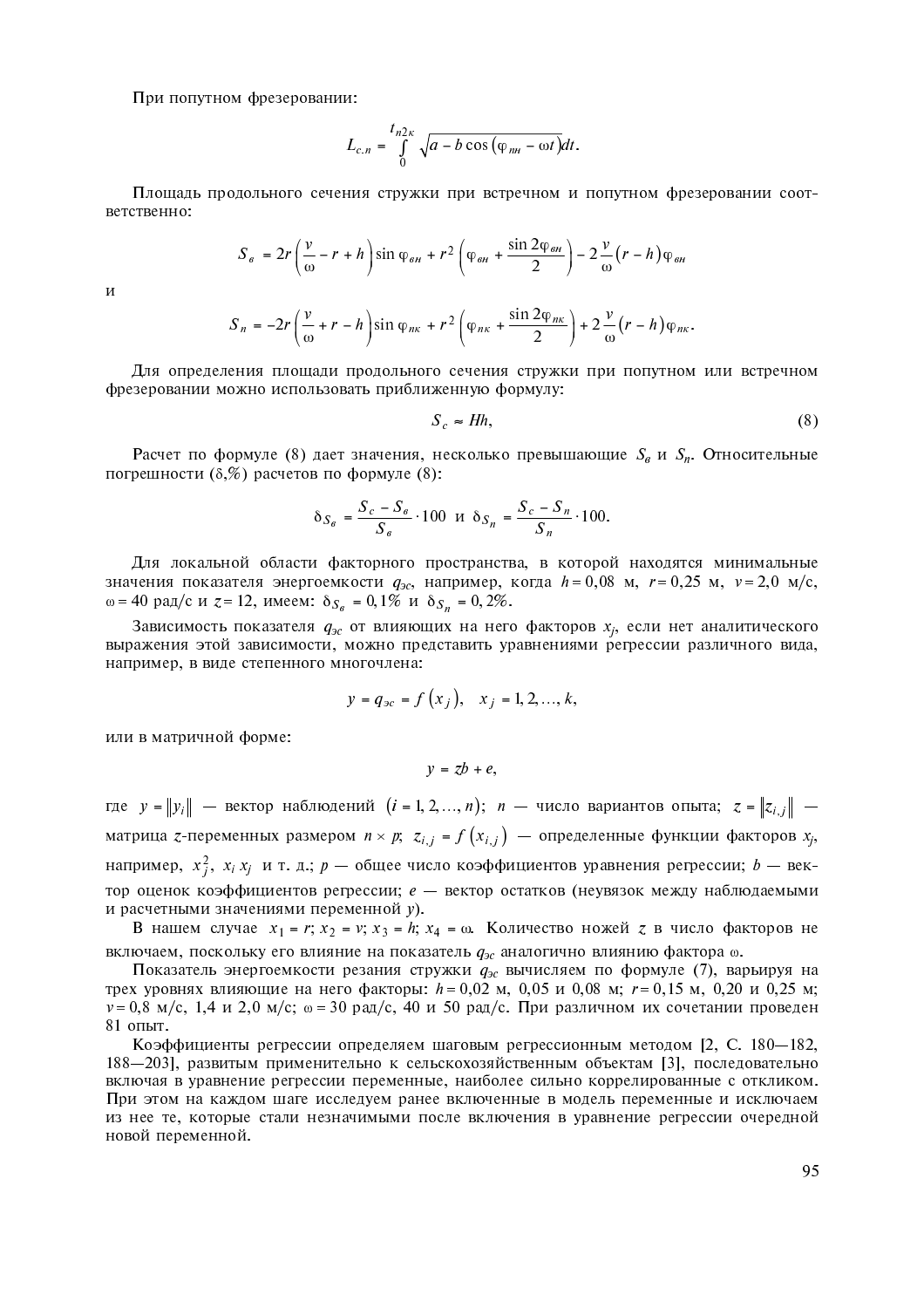Значимость регрессии оцениваем, используя метод дисперсионного анализа, с помощью  $F$ -критерия, а также вычисляем коэффициент детерминации  $R^2$ , который характеризует долю общей суммы квадратов (относительно среднего  $\tilde{v}$ ), объясненную регрессией, и относительную среднеквадратическую ошибку (коэффициент вариации  $\delta$  %).

В результате составлено уравнение регрессии (при встречном фрезеровании):

$$
q_{\mathfrak{DCA}} = 453,769 + 1,728 \cdot 10^3 h v + 12,383r\omega - 376,481r v - 9,262 \cdot 10^3 h + 4,856 \cdot 10^4 h^2 - 3,86v\omega + 7,968\omega + 109,892v^2 - 317,892v - 4,983 \cdot 10^3 hr + 702,537r
$$
\n
$$
(F = 363,52 \gg F_{kp} = F_{0,05; 11; 69} = 1,92; R^2 = 0,983; \delta = 7,0\%)
$$
\n(9)

Аналогично при попутном фрезеровании имеем:

$$
q_{\infty,n} = 179,772 + 1,714 \cdot 10^3 hv + 12,789rw - 386,019rv -
$$
  
- 56,139hw - 321,784v + 113,153v<sup>2</sup> - 7,083 \cdot 10^3 hr + 3,672 \cdot 10^4 h<sup>2</sup> -  
- 4,618 \cdot 10^3 h - 3,906vw + 10,727w + 927,259r  
(F = 501,60 >> F<sub>kp</sub> = F<sub>0,05;12;68</sub> = 1,89; R<sup>2</sup> = 0,989; δ = 6,8%)  
(F = 501,60 >> F<sub>kp</sub> = F<sub>0,05;12;68</sub> = 1,89; R<sup>2</sup> = 0,989; δ = 6,8%)

Последовательность составляющих уравнений регрессии (9) и (10) соответствует последовательности включения их в эти уравнения.

Вектор расчетных значений функции отклика:

$$
y = zb.
$$

Если по аналогии со строками матрицы z составить некоторую матрицу-строку

$$
z_k = ||1, z_{k1}, z_{k2}, \ldots, z_{k,q-1}||,
$$

то прогнозируемое среднее значение функции отклика в точке факторного пространства, координаты которой  $z_{kh}$ ,

$$
y_k = z_k b = b^T z_k^T. \tag{11}
$$

Формула (11) дает возможность при обосновании параметров конструкции и режимов работы почвенной фрезы, используя составленные модели (9) и (10), оценить энергоемкость процесса фрезерования при любых значениях влияющих на нее факторов.

Результаты компьютерного эксперимента показывают, что во всех опытах показатель энергоемкости резания стружки по схеме попутного фрезерования  $(q_{ac,n})$  меньше, чем при встречном фрезеровании  $(q_{ac,6})$ . Так, отношение:

$$
k = \frac{q_{\mathcal{IC}.\theta}}{q_{\mathcal{IC}.\theta}}
$$

при различных комбинациях факторов изменяется в пределах  $1,12 \le k \le 1,95$ . Для локальной области факторного пространства, в которой наблюдаются наименьшие значения показателя  $q_{ac}$ ,  $k = 1,38$ . Таким образом, с точки зрения ресурсосбережения надо отдать предпочтение схеме попутного фрезерования.

Меньшая энергоемкость попутного фрезерования по сравнению со встречным объясняется тем, что при одних и тех же параметрах конструкции и режимах работы площадь продольного сечения срезаемой стружки практически одинакова для обеих схем фрезерования, а длина пути резания стружки меньше при попутном фрезеровании.

В пользу этой схемы можно привести и другие обоснования. Во-первых, условием качественного выполнения технологического процесса является заполнение фрезеруемой канавки измельченной почвой. При попутном фрезеровании обеспечить выполнение этого условия проще, поскольку при встречном фрезеровании требуется наличие специального кожуха, охватывающего фрезу сверху, с направляющими ребордами над каждым диском с ножами. Это связано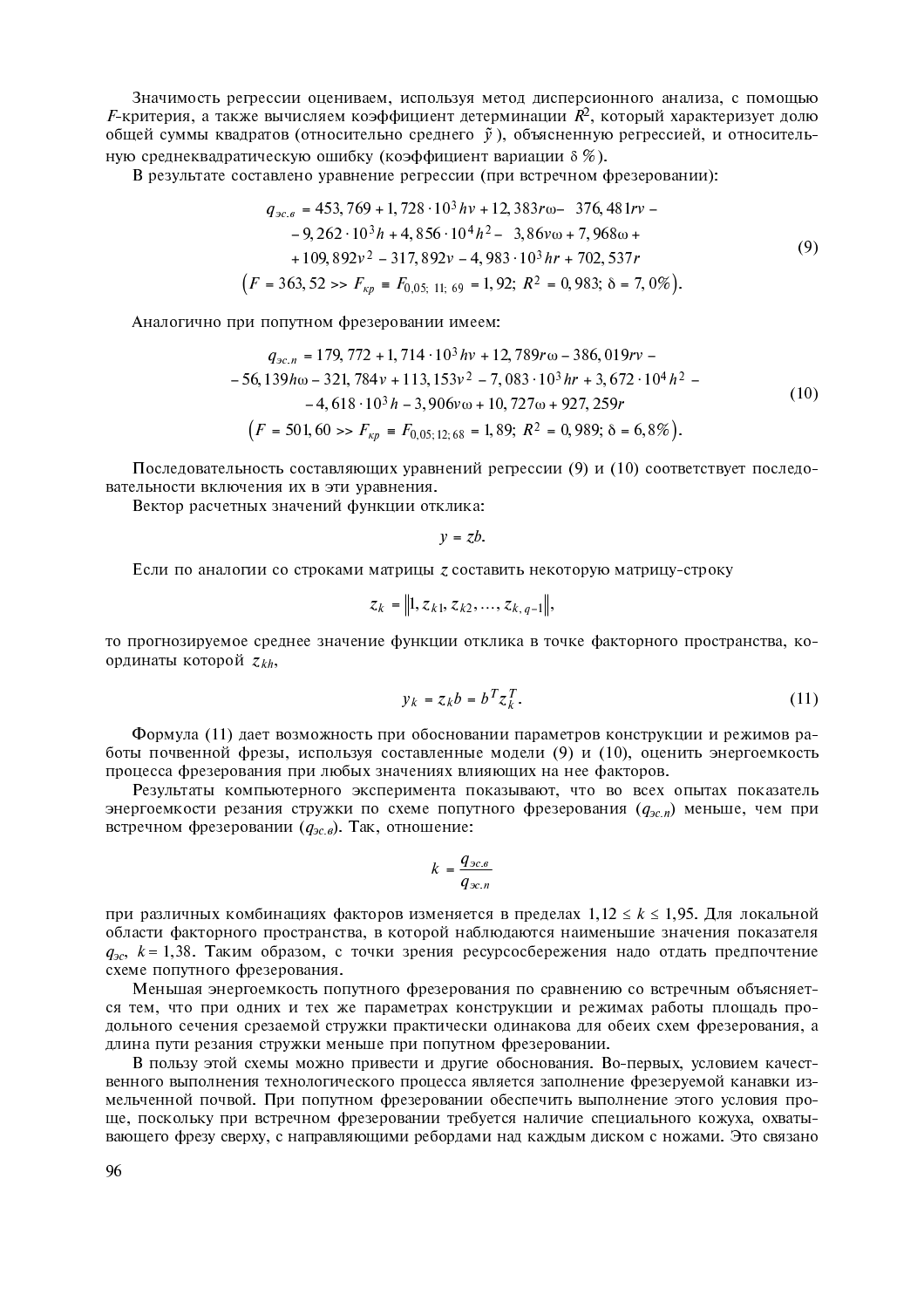с увеличением металлоемкости орудия в целом, дополнительными затратами энергии на транспортирование почвы под кожухом, угрозой забивания пространства под кожухом растительными остатками. Более того, во избежание выброса камней, направленного на трактор и кабину тракториста, необходимо оснастить охватывающий фрезу кожух лыжей, которая пружинами должна прижиматься к почве. Это, в свою очередь, чревато возникновением перед ней призмы волочения и опять-таки увеличением сопротивления перемещению почвообрабатывающего орудия.

Во-вторых, в пользу попутного фрезерования можно отнести то, что снятие стружки в этом случае начинается ударом ножа о почву, а это способствует ее крошению. Наоборот, в конце отделения стружки при встречном фрезеровании происходит ее отрыв (скол) без должного крошения.

В-третьих, представляется, что избежать поломок при встрече ножей фрезы с крупными камнями более вероятно, используя схему попутного фрезерования, поскольку в этом случае диски с ножами перекатываются по препятствию.

При обосновании факторов, влияющих на энергоемкость фрезерования, надо учитывать и другие показатели. Так, с целью снижения материалоёмкости процесса следует уменьшать радиус r фрезерного барабана до предела, ограниченного конструктивными и технологическими условиями. С учетом минимального диаметра несущих дисков, обеспечивающего возможность замены ножей, принимаем  $r = 0.25$  м.

Определяющим условием при выборе глубины фрезерования h являются требования агротехники. Так, согласно исходным требованиям на разработку машины для подсева трав в дернину, разработанным Всесоюзным научно-исследовательским институтом механизации сельского хозяйства (ВИМ), Северо-Кавказским филиалом ВИМ и Северо-Кавказским научно-исследовательским институтом животноводства [4, С. 190], фрезерование полос должно проводиться на глубину 8 см.

Априорная информация об энергоемкости фрезерования позволяет ввести ограничение на угловую скорость **®. По данным А. А. Мащенского [5, С. 20**] и других исследователей, превышение скорости резания  $v_p = r\omega = 8-10$  м/с на 1 м/с приводит к увеличению усилия резания на 20— 25%. Поэтому, если  $r$  = 0,25 м и  $v_p$  = 10 м/с, то угловая скорость не должна превышать 40 рад/с.

Количество ножей на несущем диске фрезы можно определить, исходя из агротехнических требований к подаче  $H$  на один нож, обеспечивающей необходимое измельчение дернины, и обоснованных параметров конструкции и режимов работы ( $r = 0,25$  м;  $h = 0,08$  м  $\omega = 40$  рад/с). Если минимальная скорость поступательного движения фрезы  $v = 2$  м/с и подача на один нож  $H$ = 0,25 м, то

$$
z = \frac{2\pi v}{\omega H} = 12, 1.
$$

Принимаем  $z = 12$ .

Уравнения (3), (4) и (5), (6) служат для определения методами аналитической и дифференциальной геометрии размеров ножей фрезы и оценки степени измельчения дернины. При обосновании режима работы фрезы, обеспечивающего измельчение дернины, регламентируемое агротехническими требованиями, с учетом уравнения регрессии (10) и ранее определенных факторов (h = 0,08 м; r = 0,25 м), построены графики однофакторных зависимостей, которые показывают влияние факторов  $\nu$  и  $\omega$  на энергоемкость фрезерования почвы. В результате скорректированы значения этих факторов: размеры измельченных частиц не превышают агротехнического допуска  $[I] = 2.5$  см, если  $v = 1.8$  м/с и  $\omega = 45$  рад/с. При этом косвенный показатель энергоемкости фрезерования  $q_{\textit{3c.n}} = 112,05,$  т. е. на 13% больше минимального его значения  $q_{\mathit{3c.n}} = 99,46,$  при котором, однако, агротехнический допуск превышается с вероятностью  $P(l \ge [l]) = 0, 2$ .

Машина для поверхностного улучшения лугопастбищных угодий МТД-3,0, параметры которой обоснованы в результате выполненных исследований, прошла государственные приемочные испытания на Белорусской МИС. Она рекомендована к выпуску опытной партией и в 2004 г. проходит (в количестве 9 образцов) хозяйственную проверку.

Выволы. Составленные математические модели фрезерования почвы позволили без значительных затрат времени и средств определить параметры и режимы работы фрезы, при которых минимизируется энергоемкость и обеспечивается требуемое качество выполнения технологического процесса.